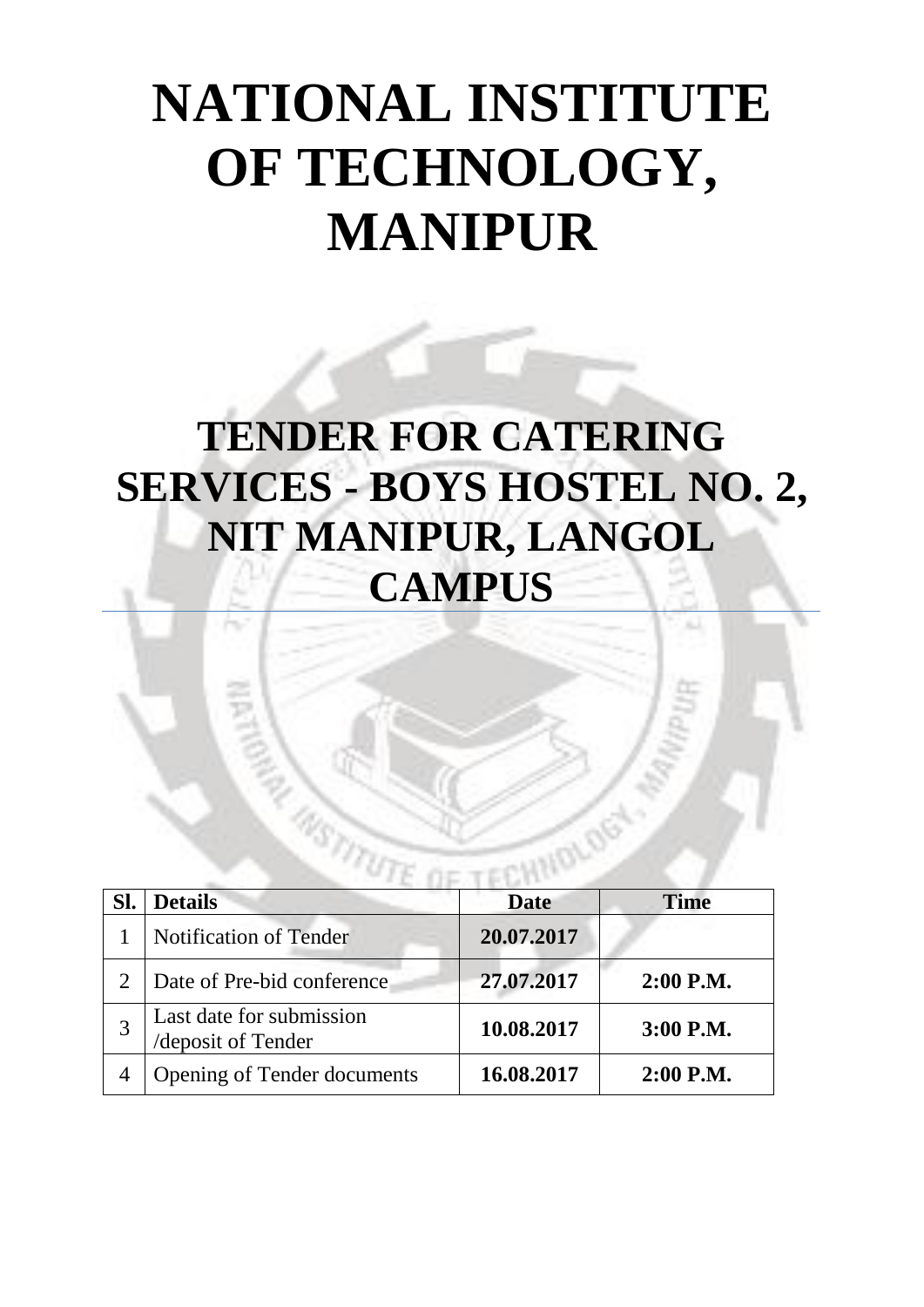

## राष्ट्रीय प्रौद्योगिकी संस्थान,मणिपुर NATIONAL INSTITUTE OF TECHNOLOGY, MANIPUR An Autonomous Institute under MHRD, Govt. of India Imphal, Manipur, Pin-795001

Web site:- www.nitmanipur.in / email:- nitmanipur@yahoo.in Ph. (0385) 2445812

#### **NITM.1/(178-Estt)/tender/Mess/2017 Date: 20.07.2017**

j

### **TENDER FOR CATERING SERVICES OF BOYS HOSTEL NO. 2, NIT MANIPUR, LANGOL CAMPUS.**

Sealed tenders are invited from reputed firms/Agencies for providing Catering services of Boys Hostel No. 2, NIT Manipur, Langol Campus. Details may be downloaded from the website [www.nitmanipur.ac.in](http://www.nitmanipur.ac.in/) and www.eprocure.gov.in. Last date of submission of completed and sealed tenders is 10.08.2017 upto 3:00 P.M.

> Sd/- Registrar NIT Manipur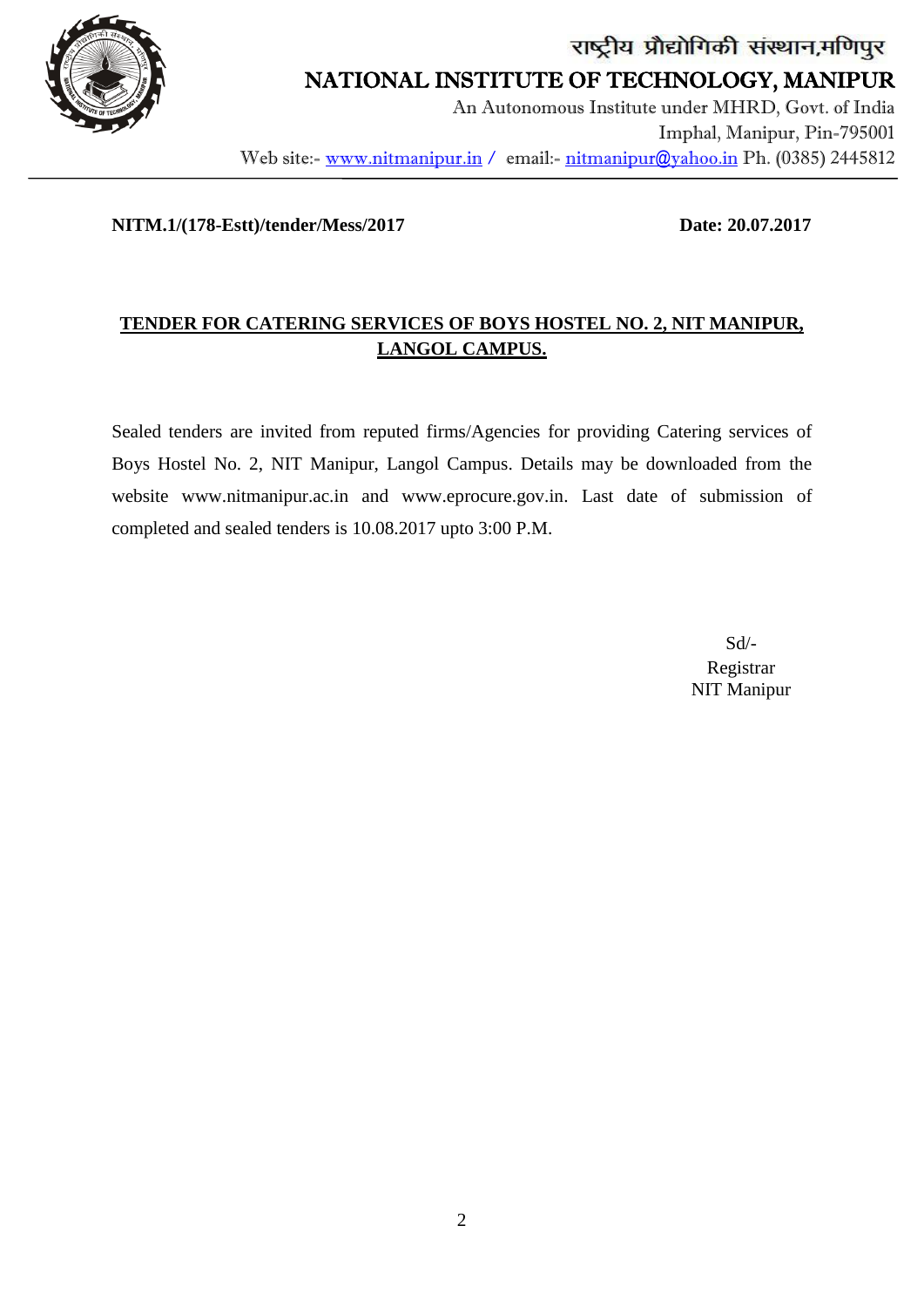

NATIONAL INSTITUTE OF TECHNOLOGY, MANIPUR

 An Autonomous Institute under MHRD, Govt. of India Imphal, Manipur, Pin-795001 Web site:- www.nitmanipur.in / email:- nitmanipur@yahoo.in Ph. (0385) 2445812

#### **Important Instructions**

- 1) This tender document contains 19 pages.
- 2) Read the tender document carefully before filling.
- 3) Each page of the tender document must be signed with seal of the firm/Agency.
- 4) Part A
	- (i) Annexure I

j

- (ii) Annexure II
- (iii)Annexure III
- (iv)Annexure IV
- 5) Part B
	- (i) Annexure V
	- (ii) Annexure VI

6) Put Part – A and Part – B in separate sealed envelope and put both the sealed envelope in another envelope and addressed to **"The Registrar, NIT Manipur, Langol campus, Imphal, Manipur – 795004"** with superscription on the covers as **"Tender for providing Catering services of Boys Hostel No. 2, NIT Manipur, Langol Campus"**, and send it to us and it should reach on or before the closing date and time.

7 Application form can be downloaded from the website [www.nitmanipur.ac.in](http://www.nitmanipur.ac.in/) and [www.eprocure.gov.in](http://www.eprocure.gov.in/)

Application without the prescribed fee will not be considered/entertained.

**Registrar NIT Manipur**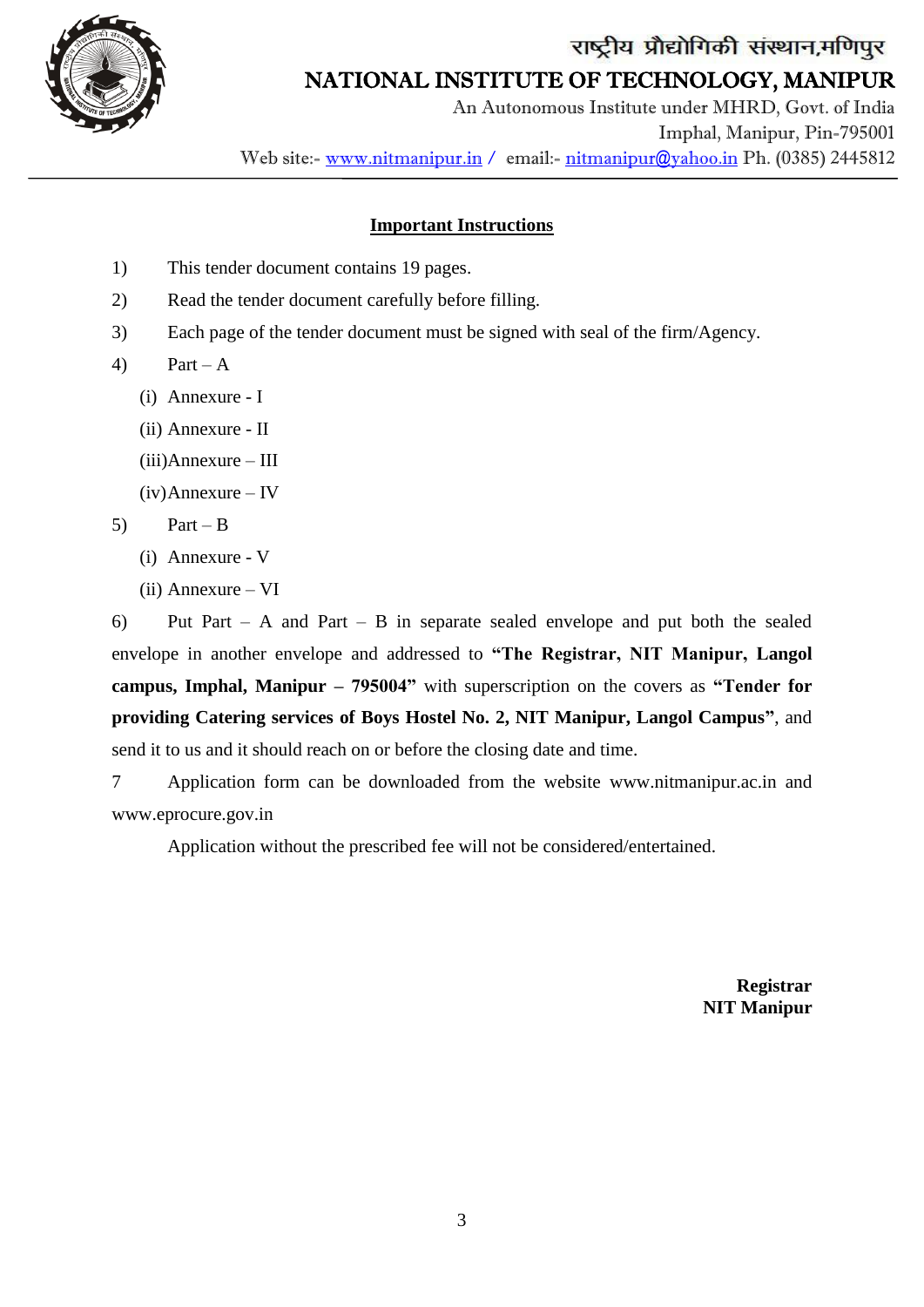

 An Autonomous Institute under MHRD, Govt. of India Imphal, Manipur, Pin-795001 Web site:- www.nitmanipur.in / email:- nitmanipur@yahoo.in Ph. (0385) 2445812

#### **1. Scope of the Work:**

j

The contract of mess will be awarded to successful tenderer for students residing at Boys Hostel No. 2 of NIT Manipur, Langol Campus and may be around 250 students.

To prepare and serve breakfast, lunch, evening snacks and dinner for students, guests and visitors of the Institute as per decided menu. It is required to maintain the mess and its surroundings clean. The workers have to work under the guidance of mess supervisors. The workers will work in Kitchen and dining hall in coordination with other staff of NIT Manipur.

Cleaners will not be engaged for kitchen work by the Institute.

### **2. Job Specification:**

- 1) To provide breakfast, lunch, evening snacks and dinner. The number of boarders in the mess will be approximately 250, which may vary between 10% to 20%.
- 2) To make necessary arrangement of all cooking utensils, crockery, gas cylinder, stoves including utensils for serving food to the students- Plates, Katories, stainless steel tumbler glasses, tea spoon, table spoons and forks.
- 3) The food has to be prepared in clean, hygienic and safe conditions as per the menu.
- 4) The garbage collected from the kitchen, dining hall, dish wash area will be disposed of every morning and evening through garbage van in closed bins by separation of biodegradable waste. The surroundings shall be kept clean and hygienic.
- 5) The kitchen, dining hall, hand wash area, dish wash area etc. will be washed with water and soap solution and mopped, after every meal (breakfast, lunch and dinner) and disinfect once in a month or as and when required.
- 6) High quality of hygiene, sanitation and safety will be maintained at kitchen and dining halls. All the surrounding area of the mess premises should be cleaned and washed daily.
- 7) The mess will be opened at 5.00 am by collecting key from the security office and will be closed by 11.30 PM and key should be deposited at security office on all seven days of the week. Any changes in the timings will be as approved by the concerned authorities.
- 8) Food will be served through counters on self-service basis. Water should be served on the dining tables.
- 9) After every meal (breakfast, lunch, evening snacks and dinner) all the plates, cups, katories, water glass, spoons, forks, knives etc., are to be cleaned in soap solution and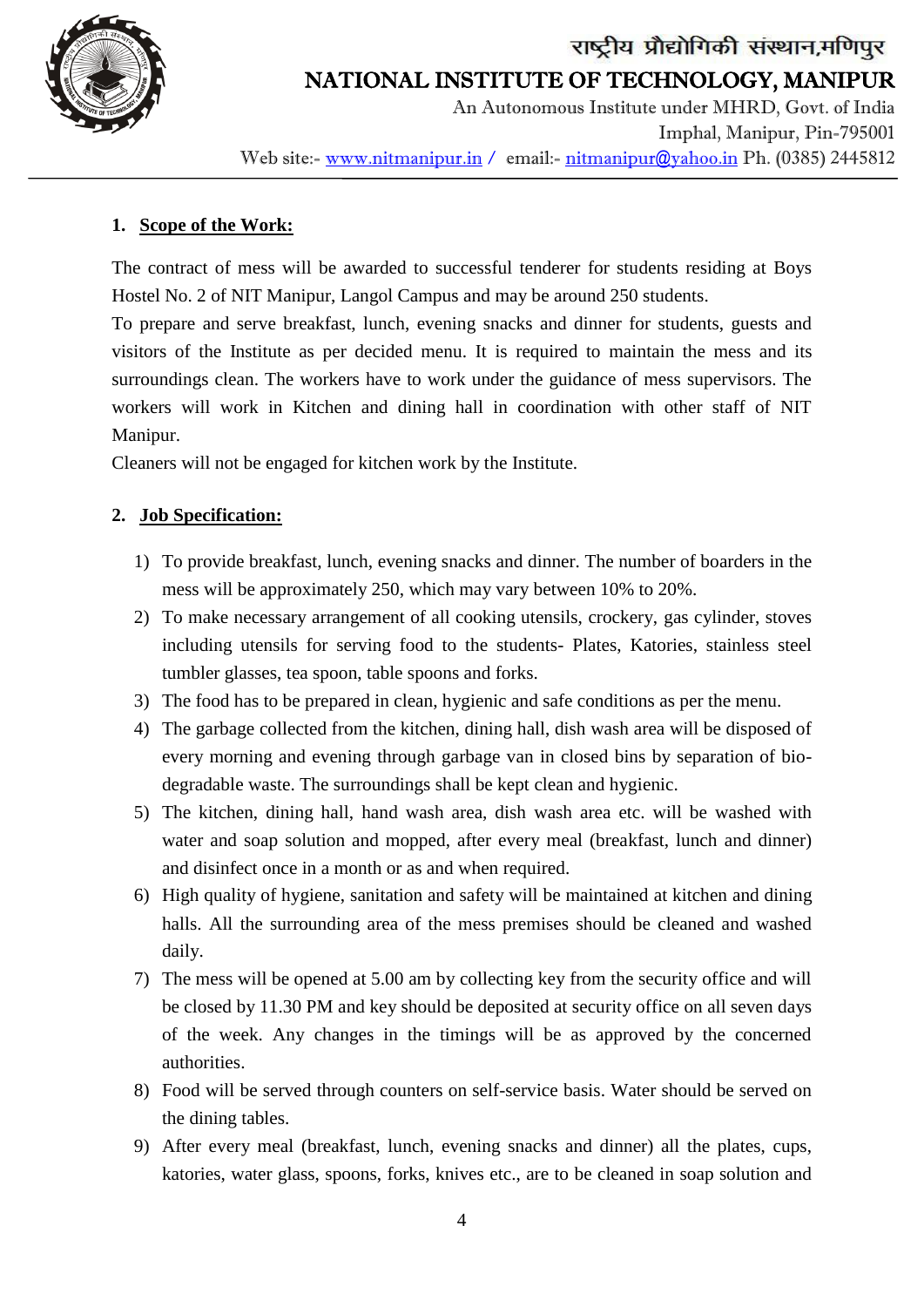



## NATIONAL INSTITUTE OF TECHNOLOGY, MANIPUR

 An Autonomous Institute under MHRD, Govt. of India Imphal, Manipur, Pin-795001 Web site:- www.nitmanipur.in / email:- nitmanipur@yahoo.in Ph. (0385) 2445812

hot water and dried and kept ready for the next meal. All the vessels used for cooking also should be washed in soap solution and hot water and properly cleaned vessels should be available for use for cooking the next meal. The cleaning material used should be of approved quality.

- 10) After every round of meal, table including floors should be cleaned/wiped before serving next batch of students.
- 11) Food should also be served to the hostel rooms for sick students as and when required with prior permission of Hostel authorities.
- 12) Water coolers and purifiers should be cleaned after every 15 days and should be maintained as per the instructions of the authority.
- 13) Proper cleaning of all vessels, utensils, dining area, kitchen, water coolers etc. should be of high quality. Any shortcoming in this will be penalized strictly.
- 14) Tea spoons, table spoons, forks, knives, stainless steel tumbler glasses, katories, should be counted once in a month and the contractor will be responsible for the loss of any items and make up the loss if it is found shortage.

#### **3. Terms & Conditions:**

j

- 1) Tenderer should be a registered and licensed contractor/firm/caterer for the said job type as specified in Section-2. Appropriate documents/Certificates issued from appropriate authorities should be enclosed to support this.
- 2) Tenderers should have a minimum of two years experience in providing similar type of services. A tenderer who has worked with Government/Public Sector undertaking/ Large industrial establishment/ Organizations/ Companies / Institutions shall be given preference and a certificate of performance should be enclosed duly indicating the period of contract and type of payment received.
- 3) Copy of preceding/last three years audited balance sheets/bank statement and profit and loss account.
- 4) The tenderer should have vaild TIN, PAN and GST Registration.
- 5) The tenderer should provide documents showing details of ESI and EPF payment in respect of existing employees for preceding one year.
- **6) The Tenderer shall deposit EMD/Guarantee Money of Rs. 100000/- (Rupees One Lakh Only) (refundable) has to be deposited along with Processing fee of Rs. 1000/- (Rupees One Thousand Only)**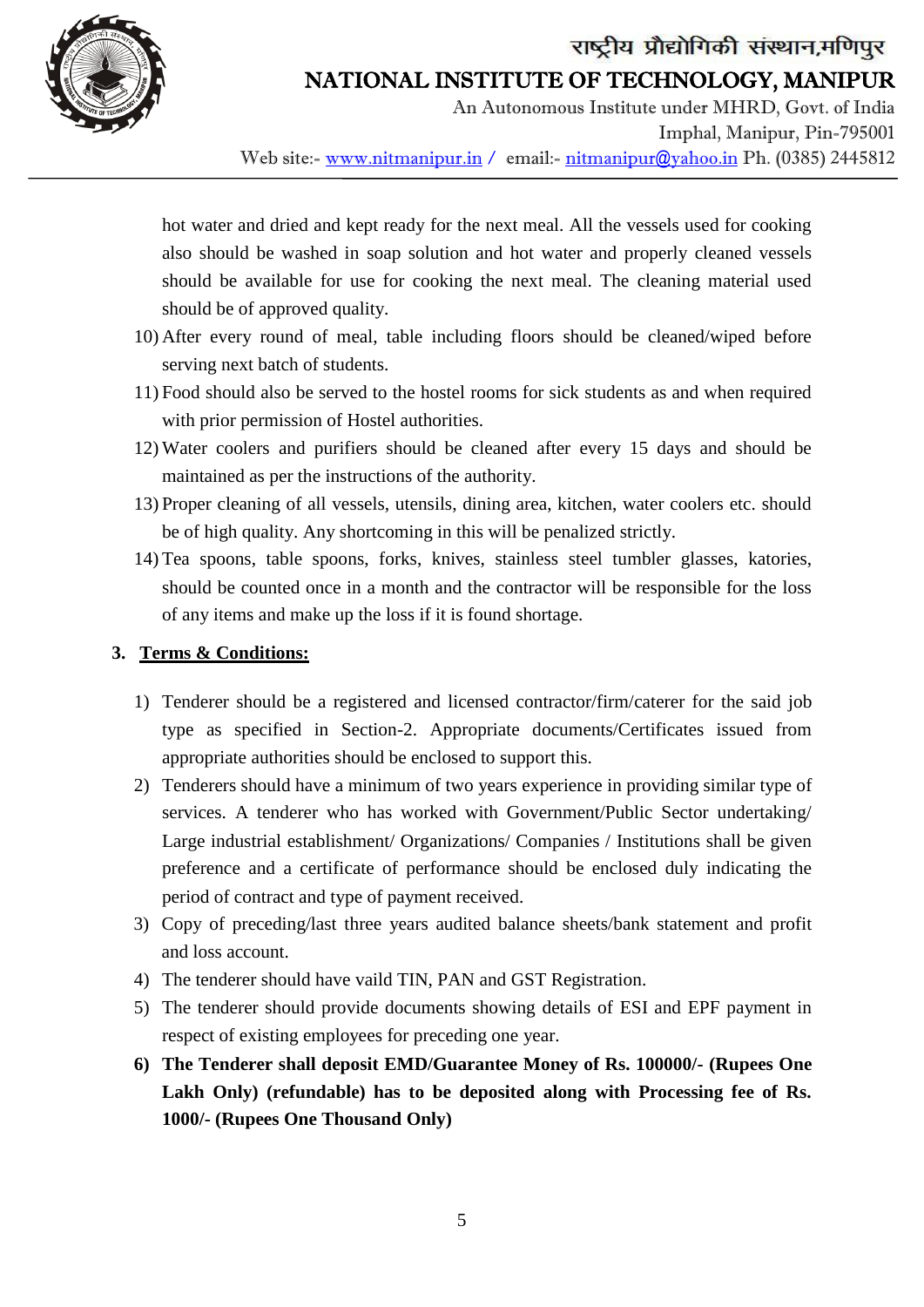

NATIONAL INSTITUTE OF TECHNOLOGY, MANIPUR

 An Autonomous Institute under MHRD, Govt. of India Imphal, Manipur, Pin-795001 Web site:- www.nitmanipur.in / email:- nitmanipur@yahoo.in Ph. (0385) 2445812

- 7) Only successful vendor's EMD will be retained as a part of security deposit and is refundable after termination of the contract without any interest, after deducting dues if any, to the institute.
- 8) The tender document is non-transferable.

j

- 9) Tender should be submitted in two parts, namely, Part A and Part B along with the respective requisite annexures.
- 10) If the contractor fails to carry out the jobs as per the terms and conditions agreed upon, he is liable for forfeiture of EMD/Security Deposit in additions to penalty.
- 11) The contractor shall be solely responsible either for any injury, damage, accident to any worker by the agency or for any loss or damage to the equipment/property in the areas of work.
- 12) The workers employed by the contractor shall wear uniform and name badge, which is provided by the contractor and the agency, shall be responsible for the discipline of his workers. The workers are not employees of the Institute and shall not have any claim whatsoever on the Institute and shall not act detrimental to the interest of the Institute. The workers shall have to follow the security regulations as directed by Security and Fire Fighting unit of the Institute. Workers shall not form union or carry out trade union activities in the campus.
- 13) The institute reserves the right to terminate the contract on 1 month notice, if the performance is not satisfactory, without assigning a reason, if in the opinion of the authorities such termination is in the interest of the institute. This termination will not be challenged by the contractor.
- 14) If, at any time it is found that the tender was awarded based on any false/ misleading information furnished by the tenderer, the institute reserves the right to terminate the contract immediately.
- 15) The contractor will have no right to ask for any accommodation or space, in the campus, for mess-workers, etc.
- 16) Sub-letting/sub-contracting the work is not permissible under any circumstances.
- 17) Mess Contractor or his representative manager is required to remain present in the mess when the food is served in the mess.
- 18) Smoking / drinking liquor etc. is strictly prohibited in the Institute premises.
- 19) Employment of child labour (below the age of 18) is totally prohibited. It is the responsibility of the Contractor to comply with all formalities of labour office including obtaining necessary labour license.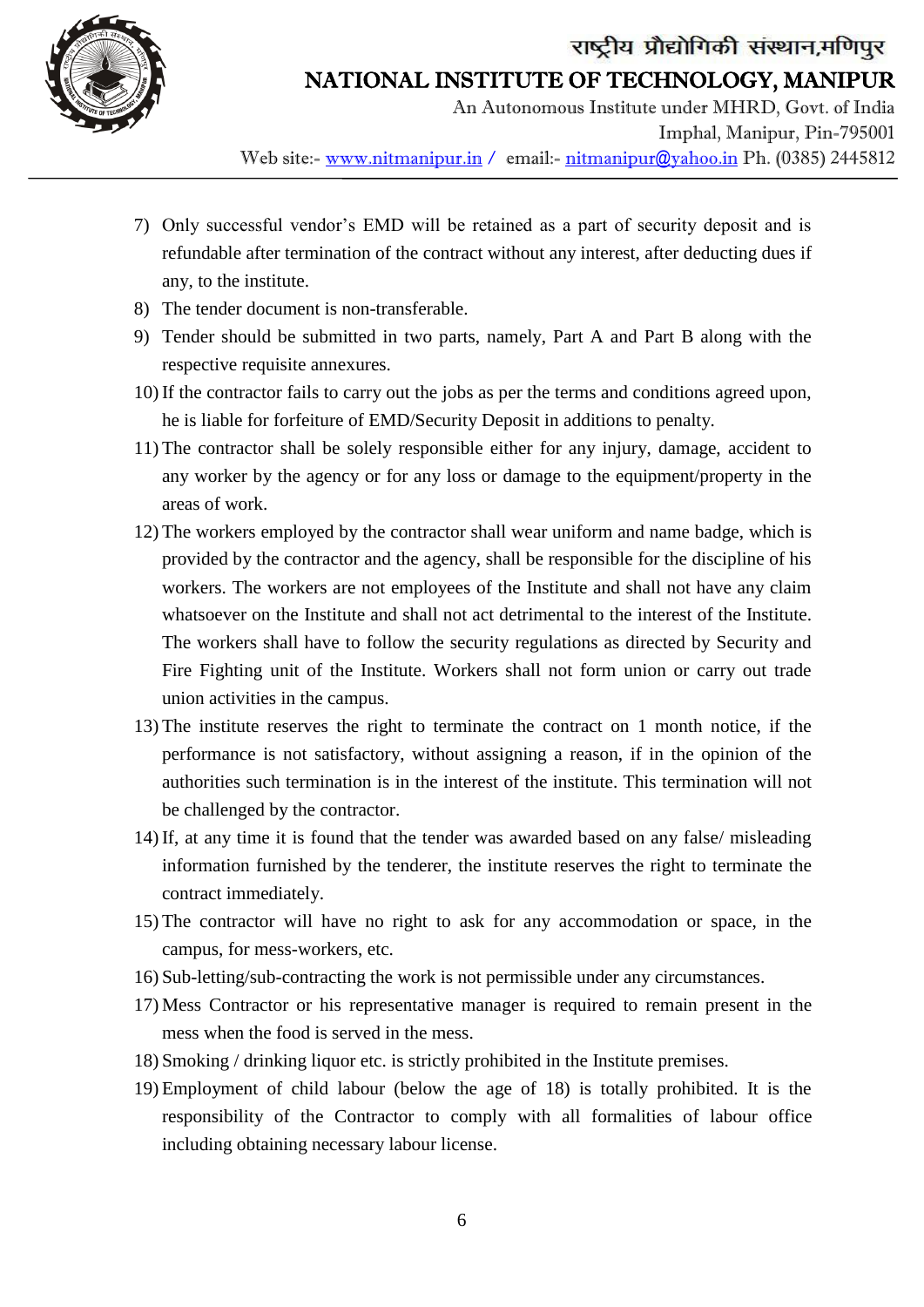

 An Autonomous Institute under MHRD, Govt. of India Imphal, Manipur, Pin-795001 Web site:- www.nitmanipur.in / email:- nitmanipur@yahoo.in Ph. (0385) 2445812

20) Items like Aji-no-moto, Baking soda, coloring items etc are banned and they should not be used. If they are found in the kitchen premises penalty will be imposed.

#### **4. Documents to be submitted at the time of submission of bids:**

- 1) Processing fee in the form of Demand Draft of Rs. 1000/- (Rupees One Thousand Only) in favour of Director, NIT, Manipur payable at SBI, Secretariat Branch, Imphal. Documents should be downloaded from the website [www.nitmanipur.ac.in/](http://www.nitmanipur.ac.in/)www.eprocure.gov.in
- 2) Details of Profile of the Firm with Contact address, phone nos. Etc.
- 3) Demand Draft of Rs. 100000/- (Rupees One Lakh Only) towards Earnest Money Deposit in favour of Director, NIT, Manipur payable at SBI, Secretariat Branch, Imphal.
- 4) Details of the firm (Annex I)

j

- 5) Details of ongoing contracts/completed contracts during the last three years. (Annex II). All relevant documents may be enclosed.
- 6) Copy of preceding/last three years audited balance sheets/bank statement and profit and loss account certified by CA (Annex III).
- 7) Proposed Staff list and qualification of Senior Managing Staff (Annex IV).
- 8) Financial Bid (Annex V)
- 9) Details of rates quoted for menu (Annex VI)
- 10) Satisfactory Completion/Performance certificates from all contracts completed during the last three years.
- 11)Copy of Registration/Incorporation of the Agency.
- 12)Copy of Income Tax Registration certificate/ PAN/ GST etc.
- 13) All proposal documents must be signed by the authorized person of the firm (with seal).
- 14) Financial bid should be kept in separate sealed cover.

**NB:** The Institute reserves the right to suspend the tender process or part of the process, to accept or reject any of the tenders or to modify the process or any part thereof at any time without assigning any reasons thereof without any obligation or liability whatsoever.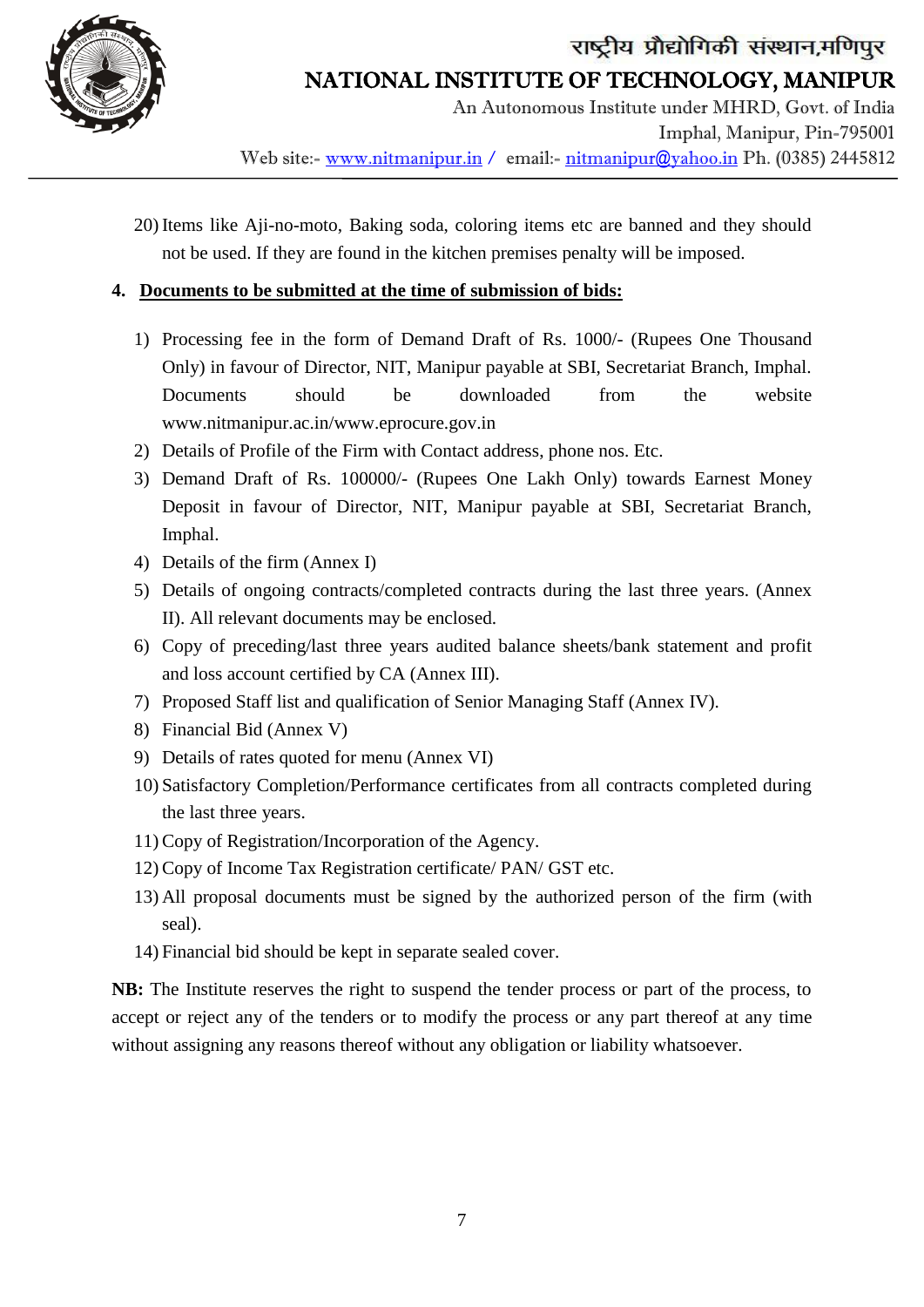



NATIONAL INSTITUTE OF TECHNOLOGY, MANIPUR

 An Autonomous Institute under MHRD, Govt. of India Imphal, Manipur, Pin-795001 Web site:- www.nitmanipur.in / email:- nitmanipur@yahoo.in Ph. (0385) 2445812

#### **5. General Definitions**

j

- 1. NIT Manipur or Institutions means the National Institute of Technology Manipur, Imphal.
- 2. Registrar, means the Registrar of National Institute of Technology Manipur or his/her authorized representatives.
- 3. Tenderer also means the contractor who would be the successful bidder.

#### **6. Terms and Conditions as part of agreement**

- **1. Disputes:** All disputes that may arise shall be referred to the Director, National Institute of Technology Manipur, whose decision shall be final.
- **2. Insurance to Employees:** All employees engaged by the contractor shall be comprehensively insured for accidents and injuries by the contractor at his cost. The tenderer must make ESI and EPF payment in respect of each employee and details (payment vouchers) need to be furnished within one month after payment.
- **3. The duration of the contract:** The duration of this contract is for a period of **one year,** this may be extended further, on mutual consent and subject to satisfactory performance of the contract.
- **4. Payment Terms:** The payment will be made monthly on satisfactory completion of job contract services and related miscellaneous works mentioned in the scope of work and job specifications and as per actual manpower supplied. In case of shortfall in supply of manpower, the payment will be deducted at the rate of 1.25 times of the applicable wages in addition to the penalty as specified in the tender document under Penalty clause. The bill should be submitted on or before  $10<sup>th</sup>$  of succeeding month and payment will be made within 20 days after the bills are duly certified by concerned person of the Institute, who will supervise the above work. The contractor has to indicate bank account no. for arranging ECS payment. The proof in the form of copy of challans for payment of statutory taxes to be furnished to the Institute quarterly.
- **5. Indemnity:** The Institute shall be indemnified for all losses due to commissions and omissions of any person deployed by the contractor. There shall not be any loss or damage caused to the Institute (people and/or property) on account of any employees or staff and the same shall be commissions of contractors. It shall be made very clear that the employees/ staff engaged by the contractor shall not be treated or considered as employees of the National Institute of Technology Manipur, Imphal under any circumstances. The contractor shall defend, indemnify and hold the Institute harmless from any liability or damage, law suits, penalties imposed by any State and Central Government Department or statutory body or by a third party for reasons of violation of any of their statutory provisions or requirements. The Institute shall not be liable for any damage or compensation payable to any worker or to any person as a consequence of his work and the Institute shall be completely indemnified accordingly.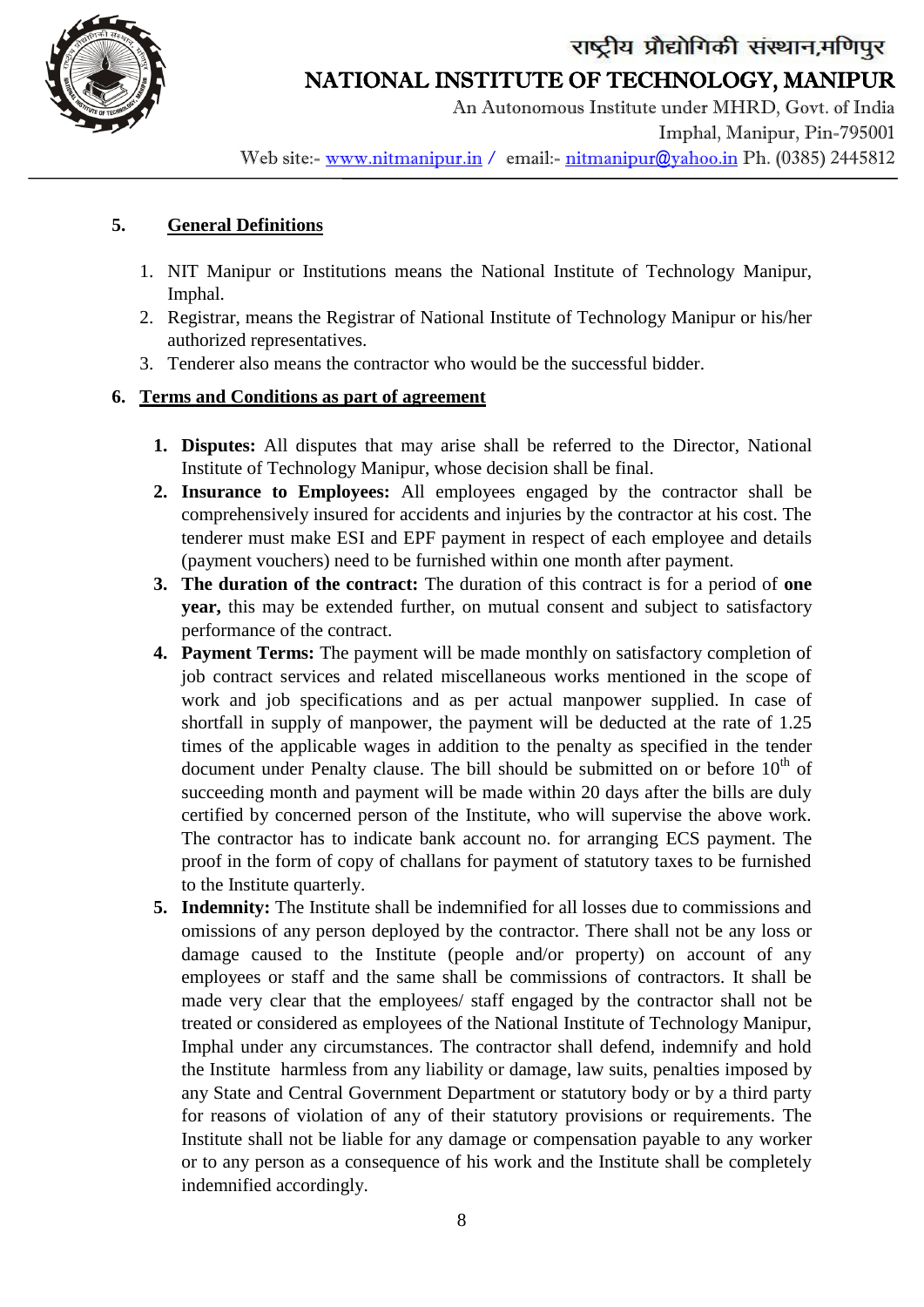

# राष्ट्रीय प्रौद्योगिकी संस्थान,मणिपुर NATIONAL INSTITUTE OF TECHNOLOGY, MANIPUR

 An Autonomous Institute under MHRD, Govt. of India Imphal, Manipur, Pin-795001 Web site:- www.nitmanipur.in / email:- nitmanipur@yahoo.in Ph. (0385) 2445812

**6. Security Deposit:** The EMD of the successful bidder will be retained as Performance Bank Guarantee.

If the contractor fails to carry out the entrusted job contract services and related miscellaneous works within the stipulated time as per the scopeof work and job specification, Institute reserves the right to impose penalty as specified in the Penalty Clause and has the right of getting the work done through someone else.

The security deposit furnished by the contractor will not carry any interest and will be refunded:-

- i. On completion of job contract service entrusted to the contractor satisfactory. If the work is not satisfactory he is liable for forfeiture of security amount deposited.
- ii. The security deposit made by the contractor to be released only after producing the proof of compliance and provident fund, minimum wages etc.

The books of accounts regarding attendance, acquaintance, wage paid, EPF accounts etc., are to be maintained properly and produced for inspection to the Institute, whenever asked for and the Institute can take penal action for the noncompliance.

The contractor shall provide the required number of efficient and reliable workers, in the respective categories for all shifts on all the days of week.

The contractor shall be responsible for the discipline of his workers.

The normal working hours of all the mess are from 7.00 am to 10.00 pm. However, the Institute may call for special services that may be at times beyond these hours on special occasions, without any additional payments.

#### **7. The guidelines for the workers employed by the contractor**

- 1) Shall not act in any way detrimental to the interest of the Institute.
- 2) Are no employees of the Institute and shall not have any claim whatsoever on the Institute.
- 3) Uniform: All personnel appointed by the contractor shall wear approved uniforms provided by the agency during working hours for proper identification of employees of different agencies.
- 4) The Contractor shall provide ID cards to the staffs. It will be verified and certified by an authorized NIT Manipur Officer.
- 5) Have to follow the security instructions as directed by the Security Supervisor.
- 6) They shall not participate in any strike or protest in any form.
- 7) The Contractor workers can take rest in the dormitory provided to them during break timings.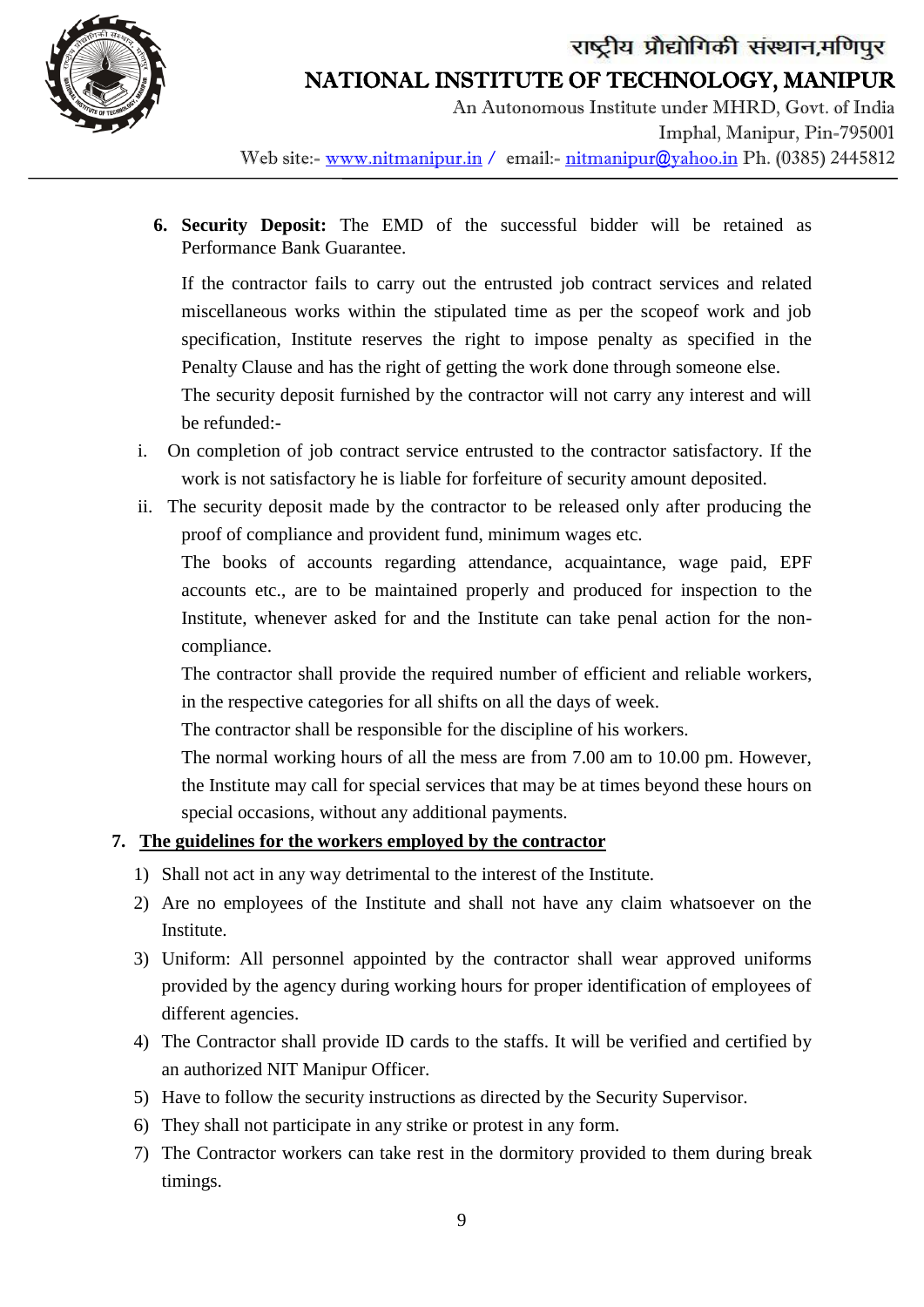

# राष्ट्रीय प्रौद्योगिकी संस्थान,मणिपुर NATIONAL INSTITUTE OF TECHNOLOGY, MANIPUR

 An Autonomous Institute under MHRD, Govt. of India Imphal, Manipur, Pin-795001 Web site:- www.nitmanipur.in / email:- nitmanipur@yahoo.in Ph. (0385) 2445812

- 8) All the contractor workers are required to do their duty maintaining hygiene, cleanliness and safety.
- 9) The List of workers profile has to be submitted to Warden of concerned Hostel for approval and should be employed only on the approval by the Competent Authority.
- 10) The workers should not have any criminal background.
- 11)Contractor shall ensure that the behaviour of the workers/staff with the students/mess users is decent. Contractor shall be responsible for any misbehaviour and/or abusive language by the workers/staff and necessary action may be taken in any of such occurrence.
- 12) Smoking and consumption of alcohol by any of the mess staff in the Institute premises is strictly prohibited.
- 13) All the required quantity of materials and labourers for Mess Contract and related miscellaneous works will be at the cost of the contractor, he shall furnish the staff position, implements, equipments, tools and plants for this work as proposed to be deployed by him. Whenever any claim for the payment of whether liquidated or not, money arises out of or under this contract against the contractor, the Institute shall be entitled to recover such sum by appropriating part or whole, the security deposit by the contractor. In the event of security deposit money being insufficient, then the balance or the total sum recoverable, shall be deducted from any sum then due or which at any time thereafter may become due to the contract under this or any Security Deposit shall be withheld till such claims of the Institute and finally adjudicated upon and paid by the contractor.

#### **8. Other Conditions**

- 1) All records shall be maintained by the contractor as a part of record of day-to-day work done, they shall be daily authenticated by the concerned person designated for the work. They shall become the basic documents for preparation of bills on monthly basis. They shall be maintained in duplicate, one set each with the supervisor of the contractor and the Institute.
- 2) The works as specified in job specifications have to be carried out as per the schedule and also within the stipulated time given. The contractor shall employ as much manpower as required (after approval) and utilized such quality and quantity of material as required for maintaining high standard of cleanliness within the stipulated time.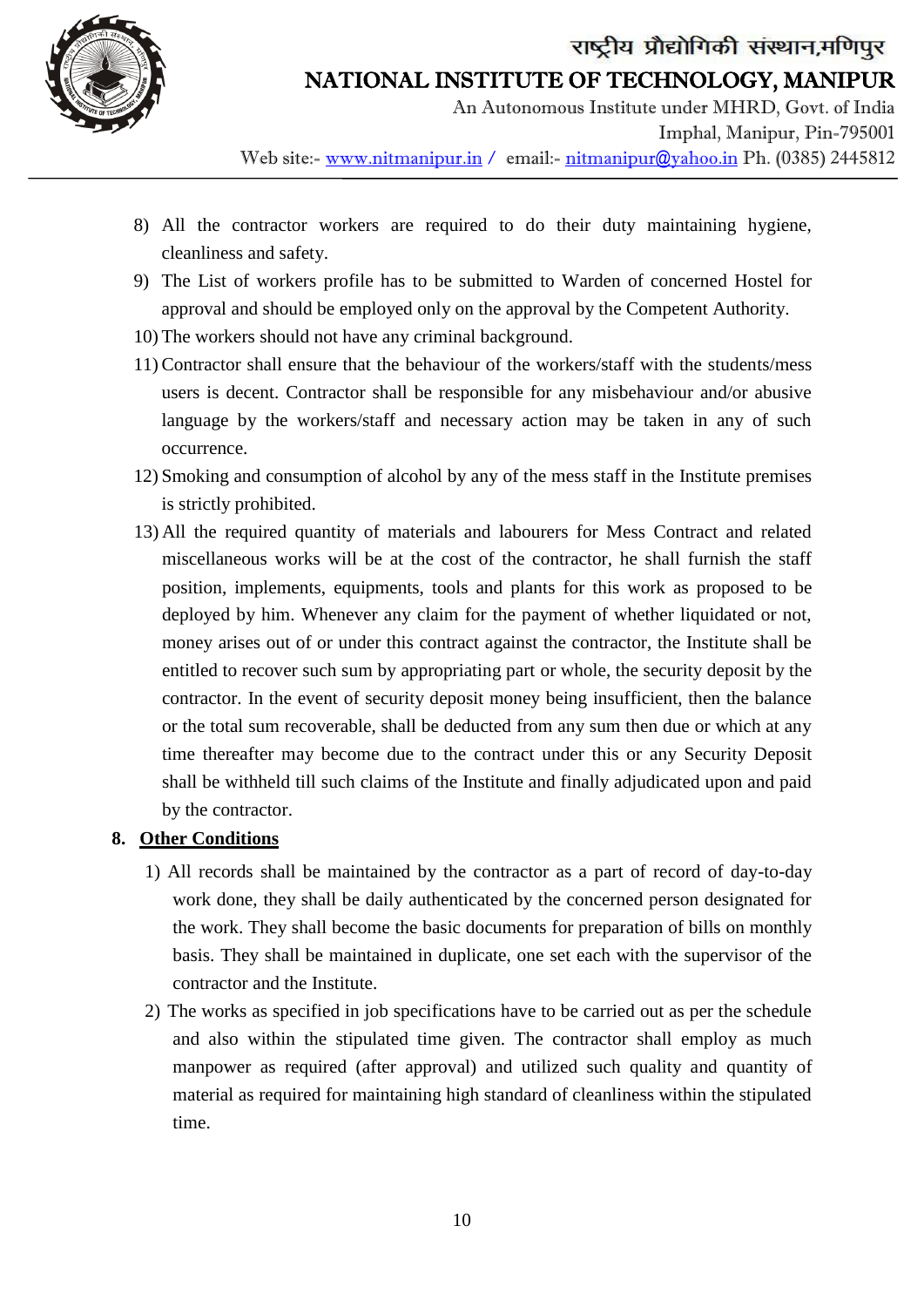

 An Autonomous Institute under MHRD, Govt. of India Imphal, Manipur, Pin-795001 Web site:- www.nitmanipur.in / email:- nitmanipur@yahoo.in Ph. (0385) 2445812

3) A complaint book / register is to be maintained by the contractor in each mess and should be made immediately available on demand by any of the mess user. This register should be provided to mess committee for periodic examination.

#### **9. Termination of contract in the initial stage**

The Institute reserves the right to cancel the award of the contract in case the food items/ meals are not found satisfactory for first 15 days from the date of the commencement of the contract.

#### **10. Penalty Clause**

j

- 1. Work not done satisfactorily would be recorded and rejected for payment. Reasons for rejection would also be recorded (Cleanliness, sufficient staff, service quality, food quality & quantity of raw material etc. are some of the parameters for evaluation.)
- 2. Penalty shall be a maximum of Rs. 10,000/- per fault/unsatisfactory work to be decided by Wardens as per the recommendations of the Mess Committee.
- 3. If a written complaint is received (verified by a minimum of 10 students) on shortage of food, an amount equivalent to 100 student's meals shall be deducted from the payment on three such occasions the contract shall be liable to be terminated.
- 4. The cost of execution of the work at the risk as well as the penalty shall be recovered in the next bill that falls due and if the amount of recovery exceeds the bill amount, recoveries shall be made from the Security Deposit, which has to be made good within 15 days of the short fall.
- 5. If the quality of raw materials are not up to the mark in surprise/routine checking by the authority, 10% - 50% amount of that will be deducted based on the low grade quality. If any eatable of expired date is found, penalty of Rs. 2,000 per incidence shall be imposed and all such material will be seized by the Institute. On three such occurrences the contract will be liable to be terminated.
- 6. If the food quality is not up to the mark and/or insufficient quantity on inspection, 10% - 50% amount of that day will be deducted. On three such occurrences, the contract will be liable to be terminated.
- 7. Periodic feedback will be taken from the students/mess users. Contractor has to take care of the suggestions/concerns of the mess users and should report the action-taken to the concerned warden.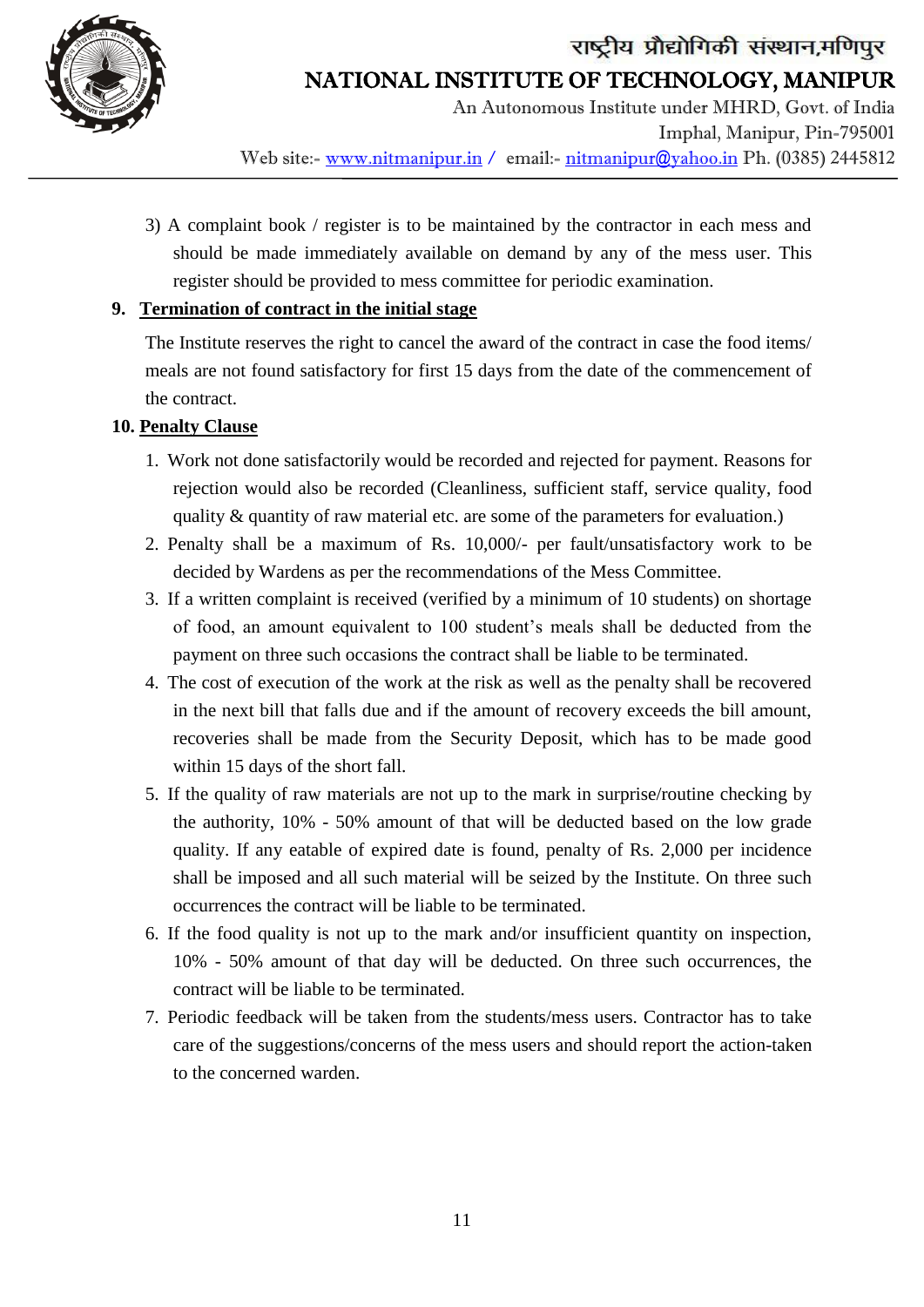

 An Autonomous Institute under MHRD, Govt. of India Imphal, Manipur, Pin-795001 Web site:- www.nitmanipur.in / email:- nitmanipur@yahoo.in Ph. (0385) 2445812

#### **11. Submission of Tender:**

j

Proposals containing all necessary documents are to be sent **in a sealed envelope to "The Registrar, NIT Manipur, Langol Campus, Imphal - 795004"** superscribing **"Tender for Catering Services of Boys Hostel No. 2 at NIT, Manipur, Langol Campus"**

A processing fee of **Rs. 1000/- (Rupees One Thousand Only)** non-refundable in the form of DD in favour of "**Director, NIT Manipur"** payable at SBI, Secretariat Branch, Imphal, should also be enclosed against cost of the proposal document. The proposal document can only be downloaded from www.nitmanipur.ac.in/www.eprocure.gov.in*.* The last date of receipt of complete proposal is **10.08.2017**. All proposals must be accompanied with an Earnest Money Deposit **(EMD)** of **Rs. 100000/- (Rupees One Lakh Only)** in the form of DD in favour of "**Director, NIT Manipur"** payable at SBI, Secretariat Branch, Imphal.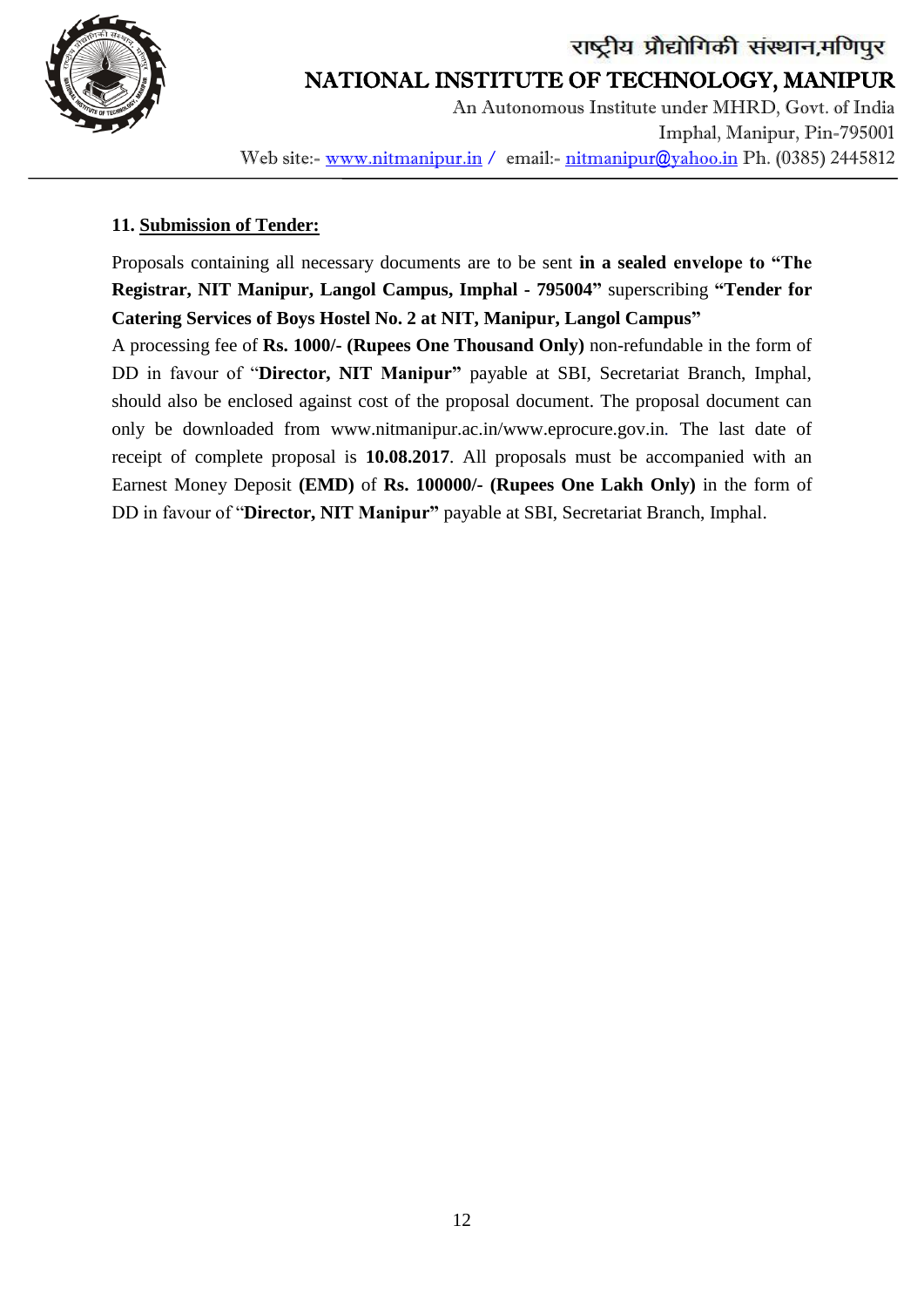

j

## NATIONAL INSTITUTE OF TECHNOLOGY, MANIPUR

 An Autonomous Institute under MHRD, Govt. of India Imphal, Manipur, Pin-795001 Web site:- www.nitmanipur.in / email:- nitmanipur@yahoo.in Ph. (0385) 2445812

## **ANNEXURE – I**

## **Technical Bid**

## **Note: Put in Part - A**

## **ON LETTER HEAD OF THE FIRM**

DATE:

PLACE: AUTHORIZED SIGNATORY

#### **NB: (Please enclose the following documents)**

- 1. ITR/Income Tax/ Sales Tax Clearance Certificate
- 2. GST registration and PAN No.
- 3. Order Copy of other organizations.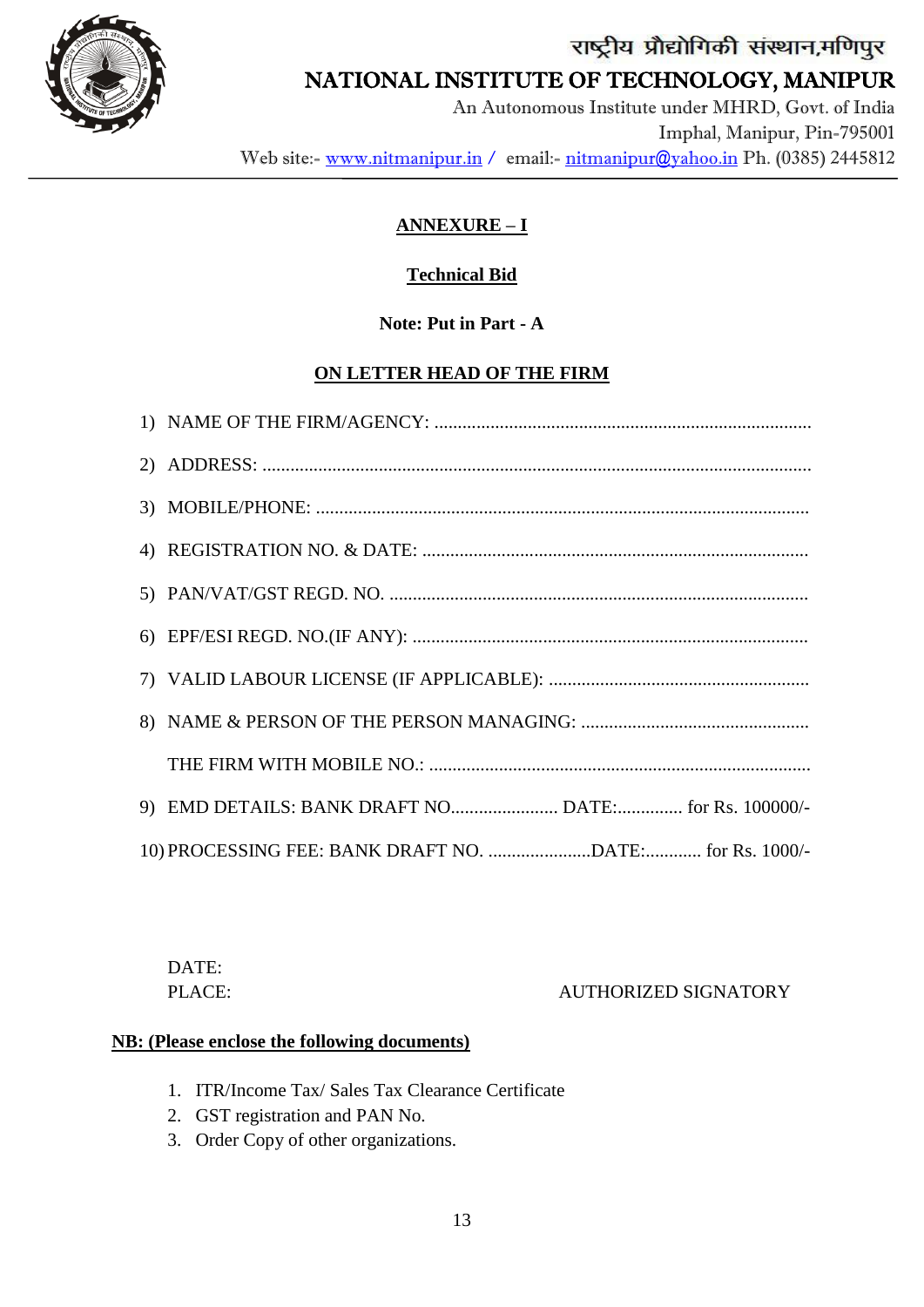

## NATIONAL INSTITUTE OF TECHNOLOGY, MANIPUR

 An Autonomous Institute under MHRD, Govt. of India Imphal, Manipur, Pin-795001 Web site:- www.nitmanipur.in / email:- nitmanipur@yahoo.in Ph. (0385) 2445812

## **ANNEXURE – II**

## **Technical Bid**

## **Note: Put in Part - A**

## **ON THE LETTER HEAD OF THE FIRM**

### **a) Details of Ongoing Contracts**

j

| Sl.<br>No.     | Name of the Organization with<br>address, email and contact nos. | Period of<br><b>Contract</b><br>(From-To) | <b>Nature of work</b><br>undertaken | <b>Value of</b><br><b>Contract (Rs.)</b> |
|----------------|------------------------------------------------------------------|-------------------------------------------|-------------------------------------|------------------------------------------|
|                |                                                                  |                                           |                                     |                                          |
| $\overline{2}$ |                                                                  |                                           |                                     |                                          |
| 3              |                                                                  |                                           |                                     |                                          |

#### **b) Details of Previous Contracts**

| Sl.<br>No.     | Name of the Organization with<br>address, email and contact nos. | Period of<br><b>Contract</b><br>(From-To) | <b>Nature of work</b><br>undertaken | <b>Value of</b><br><b>Contract (Rs.)</b> |
|----------------|------------------------------------------------------------------|-------------------------------------------|-------------------------------------|------------------------------------------|
| 1              |                                                                  |                                           |                                     |                                          |
| $\overline{2}$ |                                                                  |                                           |                                     |                                          |
| 3              |                                                                  |                                           |                                     |                                          |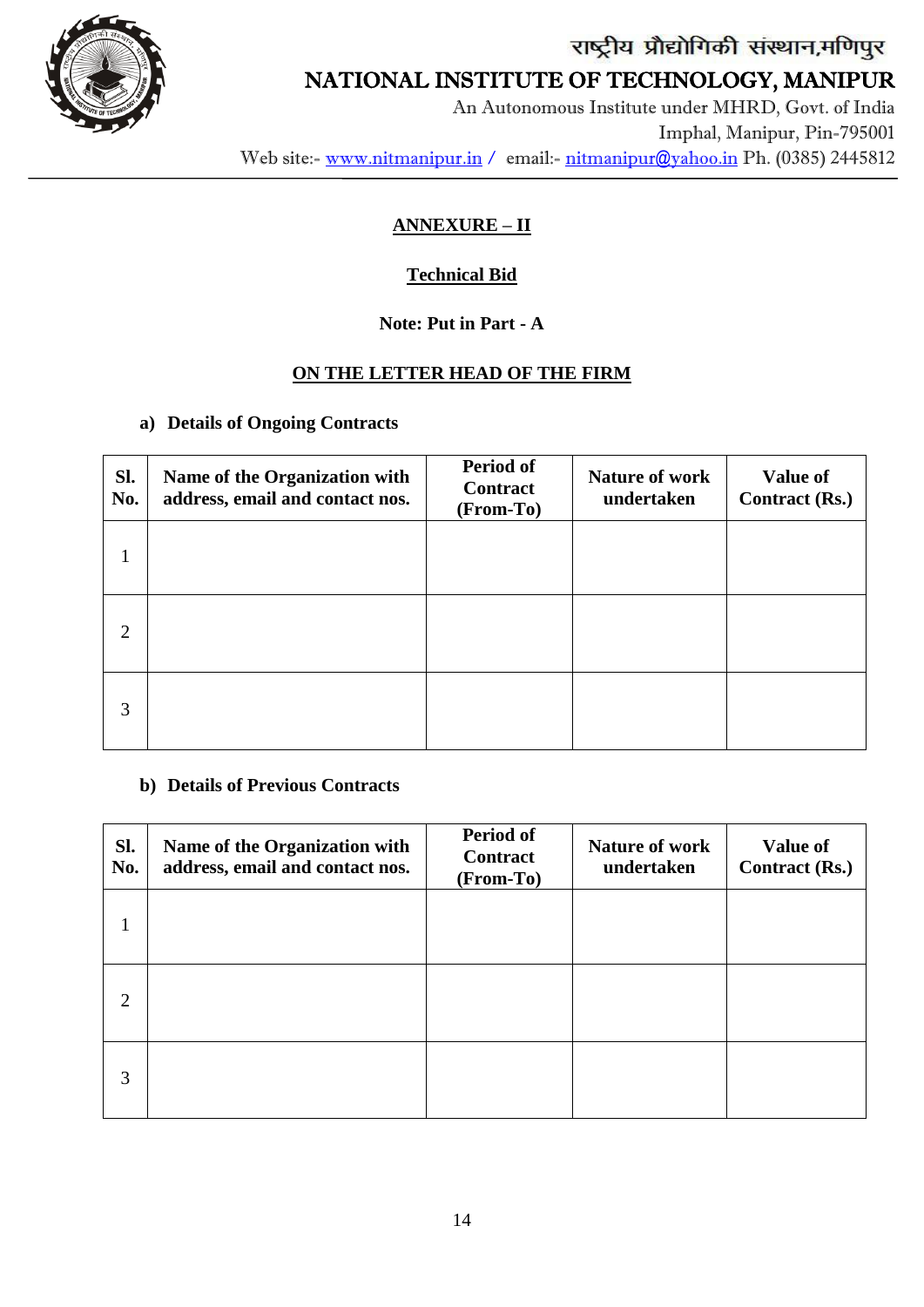

j

## NATIONAL INSTITUTE OF TECHNOLOGY, MANIPUR

 An Autonomous Institute under MHRD, Govt. of India Imphal, Manipur, Pin-795001 Web site:- www.nitmanipur.in / email:- nitmanipur@yahoo.in Ph. (0385) 2445812

## **ANNEXURE – III**

## **Technical Bid**

### **Note: Put in Part - A**

### **ON THE LETTER HEAD OF THE FIRM**

| <b>Sl. No.</b> | <b>Financial Year/</b><br><b>Accounting Year</b> | Profit (Rs.) | Loss (Rs.) | <b>Annual</b><br>Turnover (Rs.) |
|----------------|--------------------------------------------------|--------------|------------|---------------------------------|
| 1              | 2014-15                                          |              |            |                                 |
| 2              | 2015-16                                          |              |            |                                 |
| 3              | 2016-17                                          |              |            |                                 |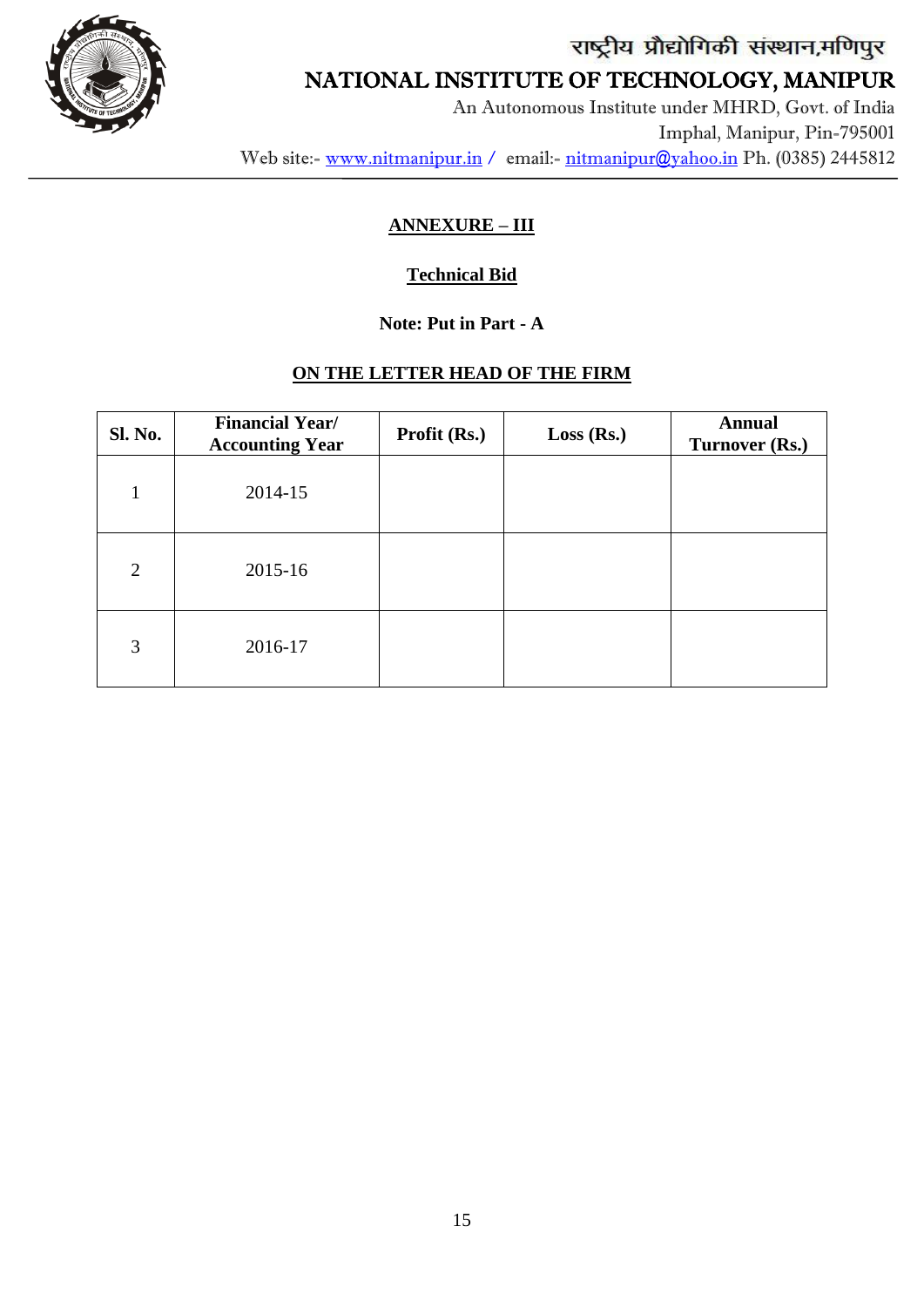

j

## NATIONAL INSTITUTE OF TECHNOLOGY, MANIPUR

 An Autonomous Institute under MHRD, Govt. of India Imphal, Manipur, Pin-795001 Web site:- www.nitmanipur.in / email:- nitmanipur@yahoo.in Ph. (0385) 2445812

## **ANNEXURE – IV**

## **Technical Bid**

## **Note: Put in Part - A**

## **ON THE LETTER HEAD OF THE FIRM**

| <b>Sl. No.</b> | <b>Name of Mess</b> | <b>Proposed Manpower</b><br>for the Hostel | <b>Qualification</b><br>of the persons<br>to be employed | <b>Proposed nature</b><br>of Duty |
|----------------|---------------------|--------------------------------------------|----------------------------------------------------------|-----------------------------------|
|                | Boys Hostel No.     |                                            |                                                          |                                   |
|                | 2, NIT Manipur,     |                                            |                                                          |                                   |
|                | Langol Campus       |                                            |                                                          |                                   |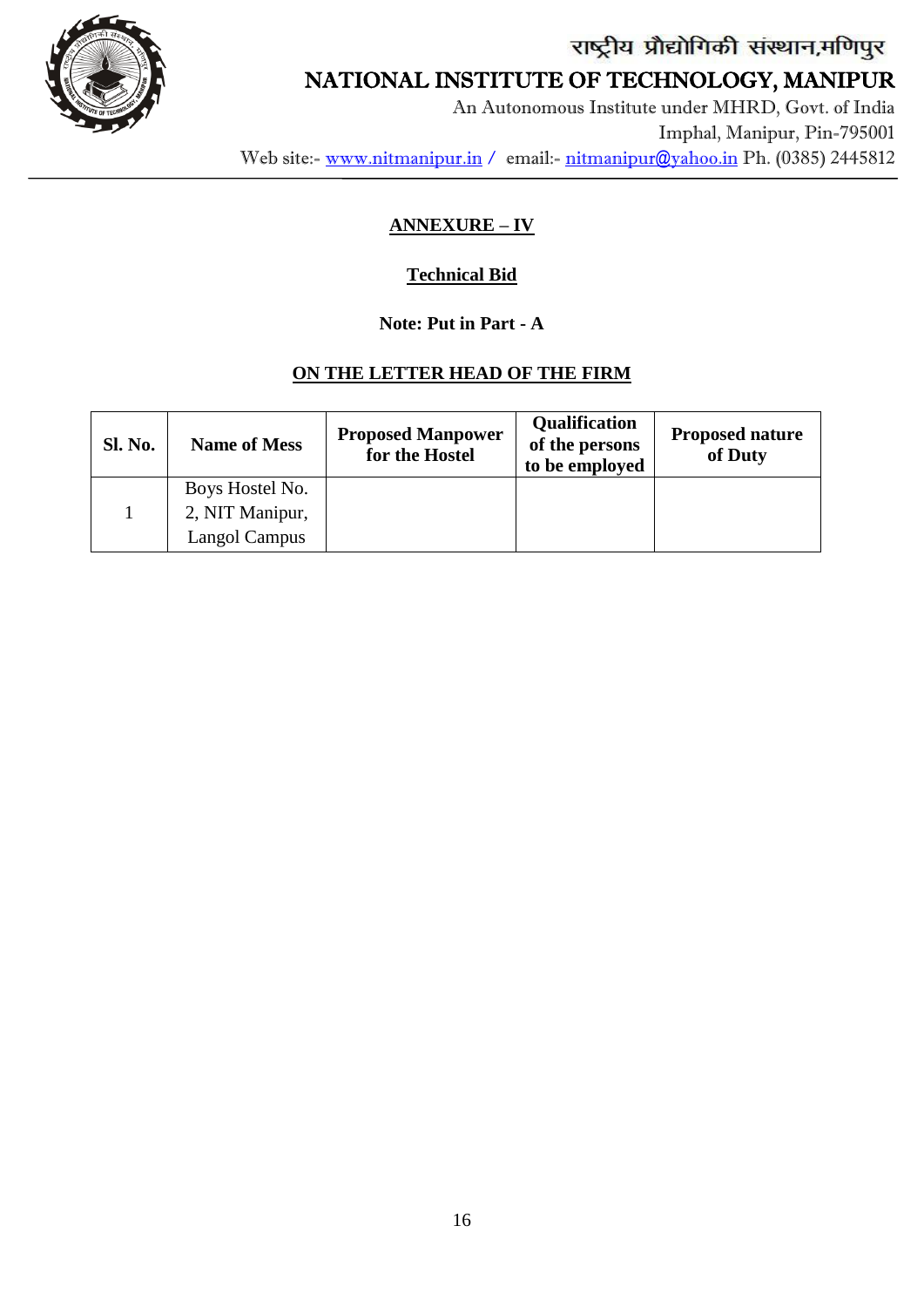

# राष्ट्रीय प्रौद्योगिकी संस्थान,मणिपुर NATIONAL INSTITUTE OF TECHNOLOGY, MANIPUR

 An Autonomous Institute under MHRD, Govt. of India Imphal, Manipur, Pin-795001 Web site:- www.nitmanipur.in / email:- nitmanipur@yahoo.in Ph. (0385) 2445812

## **ANNEXURE – V**

## **Financial Bid**

## **Note: Put in Part – B**

## **PART – B**

## **Financial Bid for Catering services of Boys Hostel No. 2, NIT Manipur, Langol Campus, Imphal.**

Rates to be quoted per students per month per meal (breakfast/lunch/dinner) as per attached

| <b>Breakfast (Rates</b><br>per students per<br>month) | <b>Lunch (Rates)</b><br>per students per<br>month) | <b>Evening snacks</b><br>(Rates per<br>students per<br>month) | <b>Dinner (Rates per</b><br>students per<br>month) | Total* |
|-------------------------------------------------------|----------------------------------------------------|---------------------------------------------------------------|----------------------------------------------------|--------|
|                                                       |                                                    |                                                               |                                                    |        |
|                                                       |                                                    |                                                               |                                                    |        |

**NOTE: "**Month' means 30 days for any calculation purpose, irrespective of actual number of days in a particular month.

\* No conditions to be attached. Prices to remain valid for 6 months beyond the date of the tender opening.

#### **Average Daily Rate quoted per Day per student (in Rupees) :**

For Non-Veg: ................................................................................................................................. For Veg: .........................................................................................................................................

**Note: Rate quoted should not be more than Rs. 93/- per day per student.**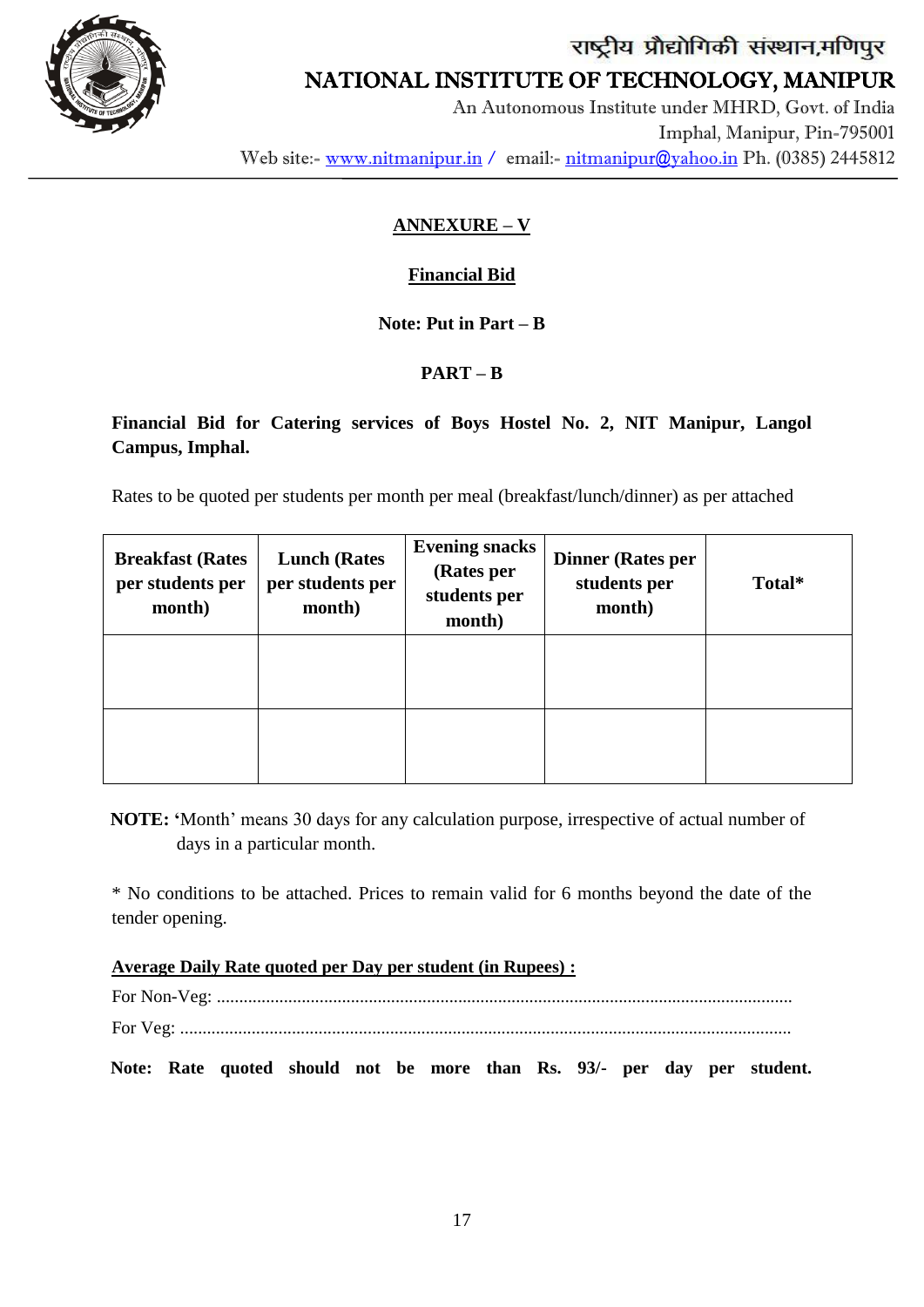

I

## राष्ट्रीय प्रौद्योगिकी संस्थान,मणिपुर

## NATIONAL INSTITUTE OF TECHNOLOGY, MANIPUR

An Autonomous Institute under MHRD, Govt. of India

Imphal, Manipur, Pin-795001

Web site:- www.nitmanipur.in / email:- [nitmanipur@yahoo.in](mailto:nitmanipur@yahoo.in) Ph. (0385) 2445812

#### **ANNEXURE - VI**

#### **Tentative Menu**

| <b>Days</b> | <b>Breakfast</b>                                                                              | Lunch                                                                                                                              | <b>Evening Snacks</b>                                 | <b>Dinner</b>                                                                                                    |
|-------------|-----------------------------------------------------------------------------------------------|------------------------------------------------------------------------------------------------------------------------------------|-------------------------------------------------------|------------------------------------------------------------------------------------------------------------------|
| Monday      | (Puri+Chana Aloo)+Tea                                                                         | chutney+Iromba)/Aaloo<br>$\{ (Soyabean + mix)$<br>baigan/Aaloobhujia)}+Roti+Rice+Dal +salad                                        | Samosa + Tea                                          | $\{(\text{Chhola})\}$<br>$chop+fish$<br>batura+onion<br>(Egg/Aaloo gobi curry)}+Roti+Rice+Dal                    |
| Tuesday     | {(Puri+Chana Aloo)/<br>(Bread+Butter/Jam)}+Tea                                                | (Khadi pakora/Aaloo tamatar+kangsoi)/ (mix<br>veg+papadum+rasma)}+ Roti+Rice+Dal+ salad                                            | (Biscuits/Sandwic<br>$h$ + Tea                        | {(Rajma/tadka chana<br>$dal + Egg$<br>curry)/(<br>chicken/Aaloo onion matar}+Roti+Rice+Dal                       |
| Wednesday   | {(Chowmein+Sauce)/ (Aloo<br>Paratha+pickle) }+tea                                             | {(Khichri+Aaloo<br>begin)<br>----<br>$(caulif lower+papad+iromba)$<br>(Aaloo<br>channa+raita}+ Roti+Rice+Dal+pickle                | <b>Biscuits</b><br>(Goodday/Top)<br>$herb) + Tea$     | $\{$ (Chicken+matar paneer) $/$ (<br>fish<br>ataoba<br>thongba/pakora curry) }+Roti+Rice+Dal                     |
| Thursday    | {(Puri+Chana Aloo)/<br>$(Bread + Butter/Jam)$ + tea                                           | $thim+$<br>(Jinga<br>Aaloo<br>raita+kangsoi)/(papadum+Mangan<br>mapum<br>thongba/Aaloo soya) }+ Roti+Rice+Dal                      | $\{ (Good day)$<br>biscuits)/Samosa<br>$+$ Tea        | onion Aaloo+resam+papad+Egg<br>$\{$ (bheendi<br>curry)/(chicken/kabuki<br>chana<br>$curry$ } + Roti + Rice + Dal |
| Friday      | $\{(\text{Bread}+\text{Butter/Jam})\}$<br>(Puri+Chana Aloo)/Aloo<br>Paratha+sauce/pickle}+tea | tamarind+channa<br>${(Arvi)}$<br>$dal + papad$<br>(cabbage+iromba/chagempomba)<br>(Aaloo<br>$channel + roti + Rice + Dal + pickle$ | {Krackjack<br>Biscuits/kachouri/<br>samosa $\}$ + Tea | {(paneer masala+chicken)/ (mixed veg/Aaloo                                                                       |
| Saturday    | (Pulao/PavBhaji)+tea                                                                          | {(Black chana sabji+kangsoi/uti/kobi shaak)} /<br>$(mix \vee eg.)+roti+Rice+Dal+salad+pickle$                                      | Namkin/Jalebi +<br>Tea                                | makhi/veg<br>Manchurian)/<br>${Dal}$<br>(chicken/kabuli chana curry}+Roti+Rice+Dal                               |
| Sunday      | $\{({\rm A}$ loo<br>Paratha+sauce/pickle)/<br>(Bread+butter/Jam)/<br>$(Pulao)$ + tea          | veg+boondi<br>raita+<br>$\{(\text{Rasam}+\text{mix})\}$<br>$rasam+soya/uti$ +<br>iromba/uti)/(Aaloo<br>roti+Rice+Dal+pickle        | {Krackjack<br>Biscuits/Kachauri<br>$+$ Tea            | {(Saahi<br>paneer+chicken)/<br>{fish(ataoba}<br>thongba)+paneer/rasma}+Roti+Rice+Dal                             |

**Note:** Changes in menu may be done only on seasonal vegetables; other items may be shuffled but will not be changed.

\*Diet for sick students (on request): Khicdi, boiled vegetables, 200 ml milk

\*\* Sweets & Kheer may be given twice in a month depending upon the amicable agreement between the respective Mess committees and the Mess Managers.

Menu may be changed from time to time (not very frequent) to replace items with suitable alternatives (seasonal) which are within the similar price band of 10% on recommendation of the Competent Authority.